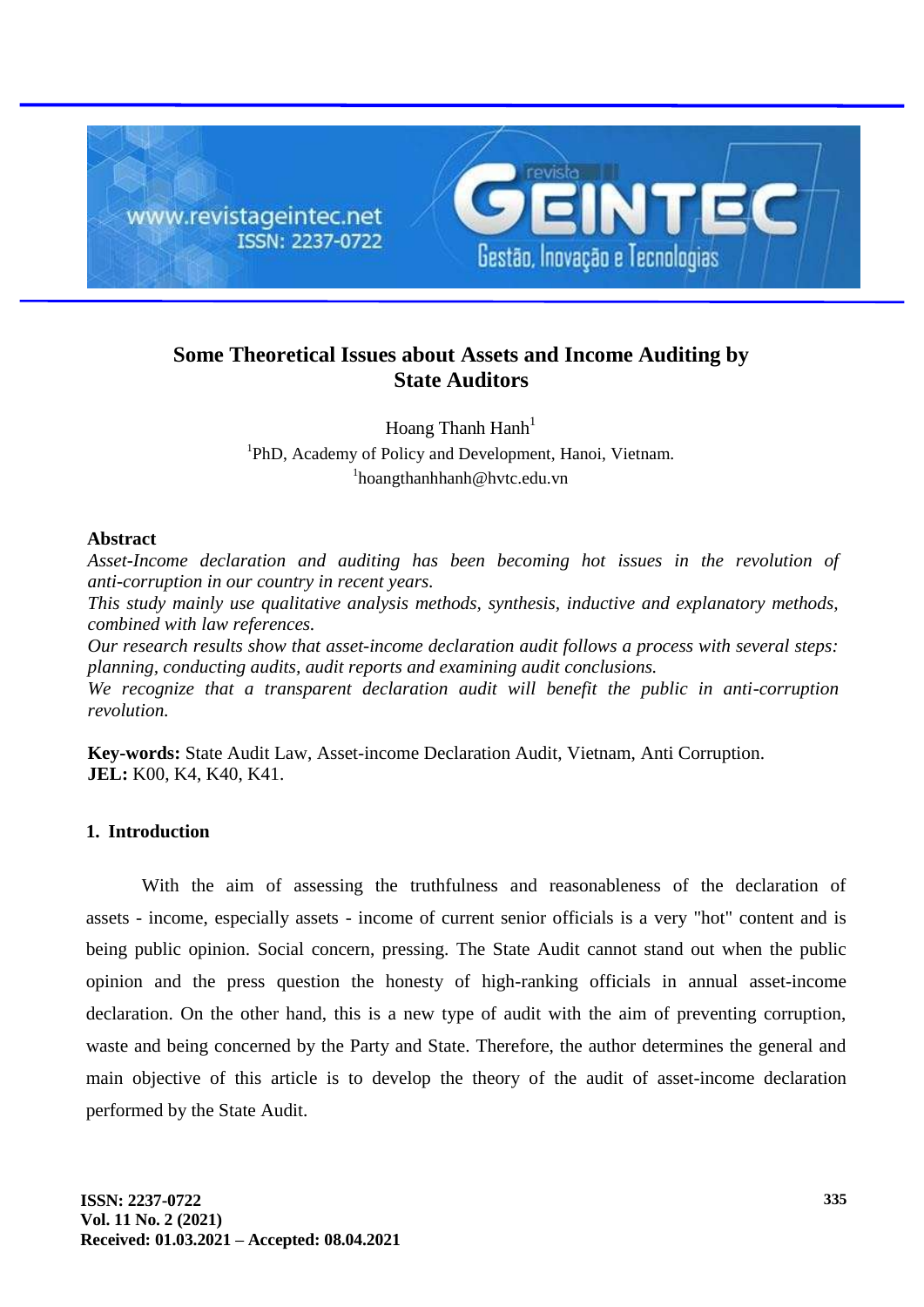This paper organized with introduction, literature review, method, main results, discussion and conclusion.

### **Research Questions:**

Question 1: what are concepts of asset-income declaration and audit? Question 2: what are features and process of asset-income declaration audit?

#### **2. Literature Review**

## **2.1. Literature Review**

First, Burdescu et al (2009) specified Asset declaration systems, also referred to as financial disclosure, or declaration of interest systems, are an important element of building successful anti-corruption programs and a culture of integrity in public service. While the primary focus of this guide is the creation of effective and efficient disclosure systems for public officials, the guide also acknowledges that the role these systems play in detecting and preventing asset theft, can also assist efforts to secure the return of stolen assets or proceeds of corruption.

Then, Hoppe et al (2013) mentioned that The declaration of assets, their sources and financial obligations are made according to the requirements specified in the Asset Declaration Law and in the form specified by the Inspector General.

Next, Noor et al (2015) stated that dividend, audit quality and free cash flow provide significant constraints to accruals earnings management.

Last but not least, Dimitrijevic et al (2020) indicated that the auditors of the Republic of Serbia more often encountered groundless overstatement of revenues compared with other countries, while regarding manipulative representation of inventories, the largest mean value and median are still among the auditors of the Republic of Serbia.

#### **2.2. Concepts**

#### **The Concept of Asset - Income Declaration**

Assets are the central and core issue of social relations in general and economic relations in particular. The concept of assets and income has been mentioned a lot in practice in science subjects and recognized in legal documents even in international treaties. Although there are many ways to classify assets and income, in general, property and income only exist in two forms: money and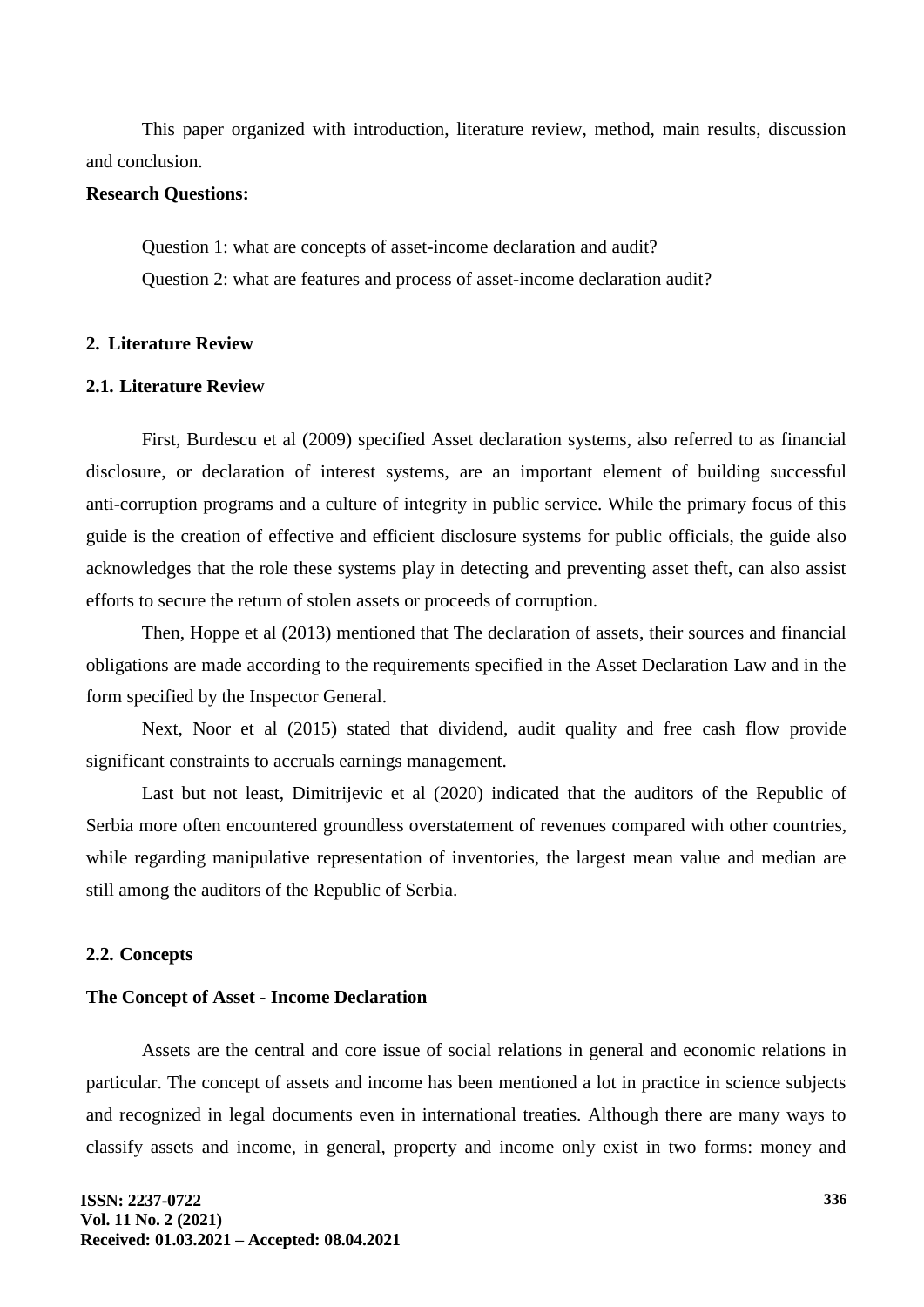valuable assets. Money can be Vietnamese currency, foreign currency, cash, check money ...; Property has value regardless of objects, valuable papers, and property rights.

Asset and income declaration is a part of the process of controlling property and income of State employees and employees. Declaration of assets and income is understood: "is the clear, complete and accurate recording of assets, income, asset fluctuations, income of cadres, civil servants and public employees. In asset control, the income the State uses to know each individual's activity can generate assets, income, or otherwise control the flow of cash and other valuable assets regardless of the objects, valuable papers and property rights that individuals obtain through the types of activities that can generate assets and income in order to detect and prevent officials, civil servants and public employees from receiving money and assets. valuable assets against the law or use their property to commit acts of corruption". Therefore, the requirement to declare assets and income of cadres, civil servants and public employees must ensure the clarity and clarity of information on assets and income and ensure the truthfulness in declaration and responsibility. accountability of the declarant.

## **3. Method and Data**

We use information from the State Law of Audit and experience from auditors.

This study also uses qualitative analysis including synthesis, analytical and inductive methods, combined with dialectical materialism methods.

## **4. Main Results**

### **4.1. Contents of Asset-income Declaration**

According to the 2018 Law on Anti-Corruption (Anti-Corruption), the assets and income must be declared, including:

- a) Land use rights, houses, construction works and other properties attached to land, houses, construction works.
- b) Precious metals, gems, money, valuable papers and other real property with each asset valued at VND 50,000,000 or more.
- c) Overseas assets and accounts.
- d) Total income between 02 declarations.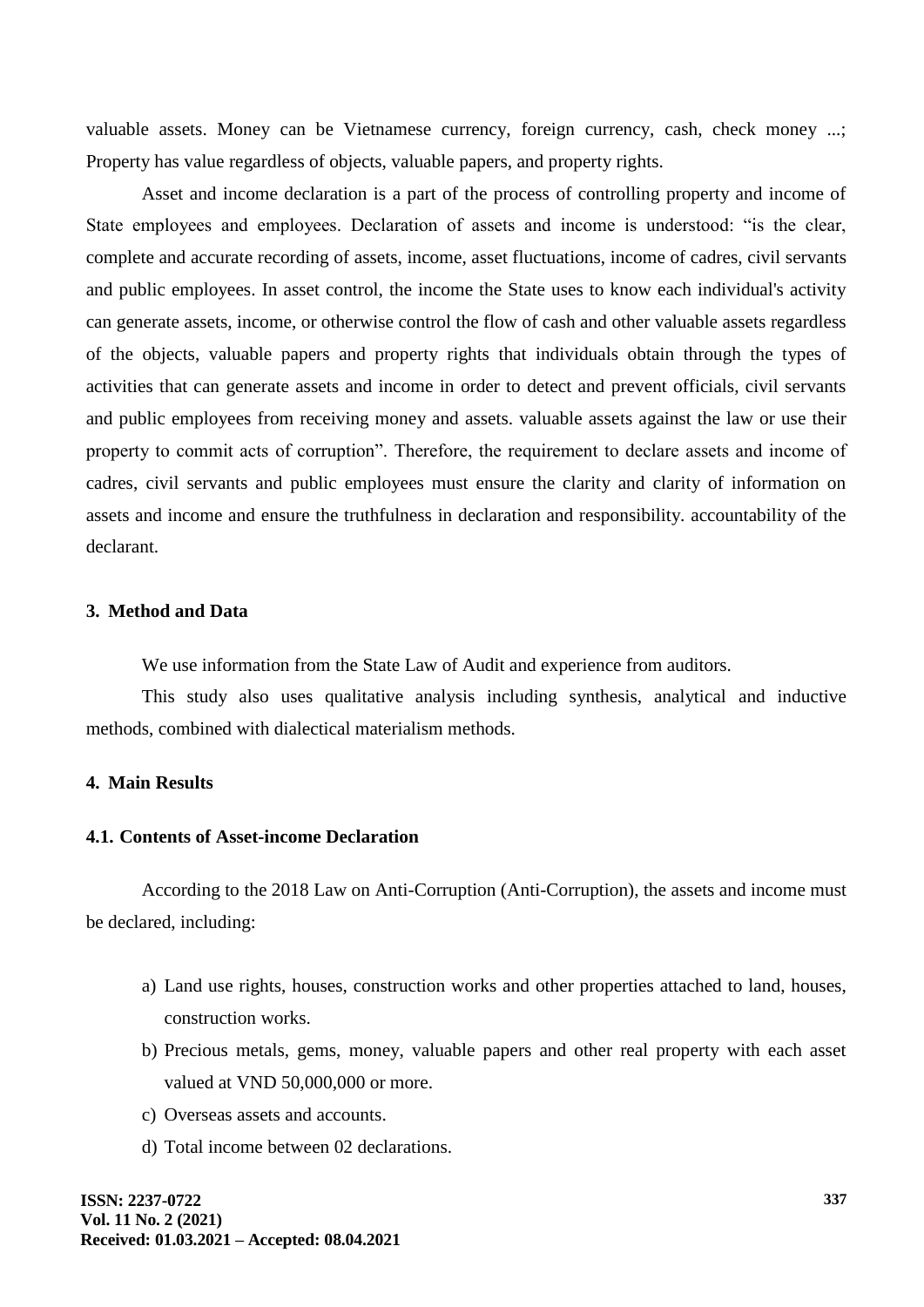The Government Inspectorate stipulates the declaration form and the implementation of the asset and income declaration as Appendix 1 and Appendix 2 attached. This is the prescribed form for the declaration of income assets in 2018. In 2019, it is waiting for guidance from the Government's decree and the Government's Inspectorate's circular.

In our country, the Politburo's promulgation of Regulation No. 85-QD / TW dated May 23, 2017 on inspection and supervision of the asset declaration of officials under the Politburo, the Secretariat manages, demonstrating the spirit of setting an example and asking to set an example for senior officials in the declaration, inspection and supervision of property declaration. However, in terms of law, up to now, there are no specific and detailed legal documents regulating the control of assets and income of persons with positions and powers. In the current law, only the Anticorruption Law defines in principle the need to promulgate legal documents on declaration and control of assets and income of persons with positions and powers (Article 53 The Anti-Corruption Law stipulates: The Government submits to the National Assembly to issue legal documents on controlling income of people with positions and powers).

Through studying a number of legal documents (Anti-Corruption Law, Law on Personal Income Tax;...), it can be understood that controlling assets, income of people in positions and powers is the overall measure which the State uses to know changes in assets and income of persons with positions and powers; thereby, helping to detect, prevent, and recover assets due to corruption, or assets, income that cannot be verified of legal origin (illegal assets). However, the regulations still have limitations and difficulties in implementation. In other words, the current regulations on asset and income transparency mainly focus on controlling assets of those subject to declaration, the part on controlling income has not been specified.

On the international level, many documents and conventions, especially the United Nations Convention against Corruption, mentioned transparency and control over assets and income. Paragraph 5 of Article 8 of this Convention requires member states "where appropriate and in accordance with the fundamental principles of its law, each State Party shall endeavor to establish required measures and mechanisms. public officials report relevant issues to the competent authority, including business activities, outside investments, or property or gifts of great value, which may cause conflicts of interest. useful when they perform official duties". At the same time, paragraph 5 of Article 52 of the Convention states: "Each State Party shall consider establishing, in light of its national laws, an effective financial disclosure system for certain groups of civil servants and appropriate enforcement institutions for non-compliance. Each Member State shall consider taking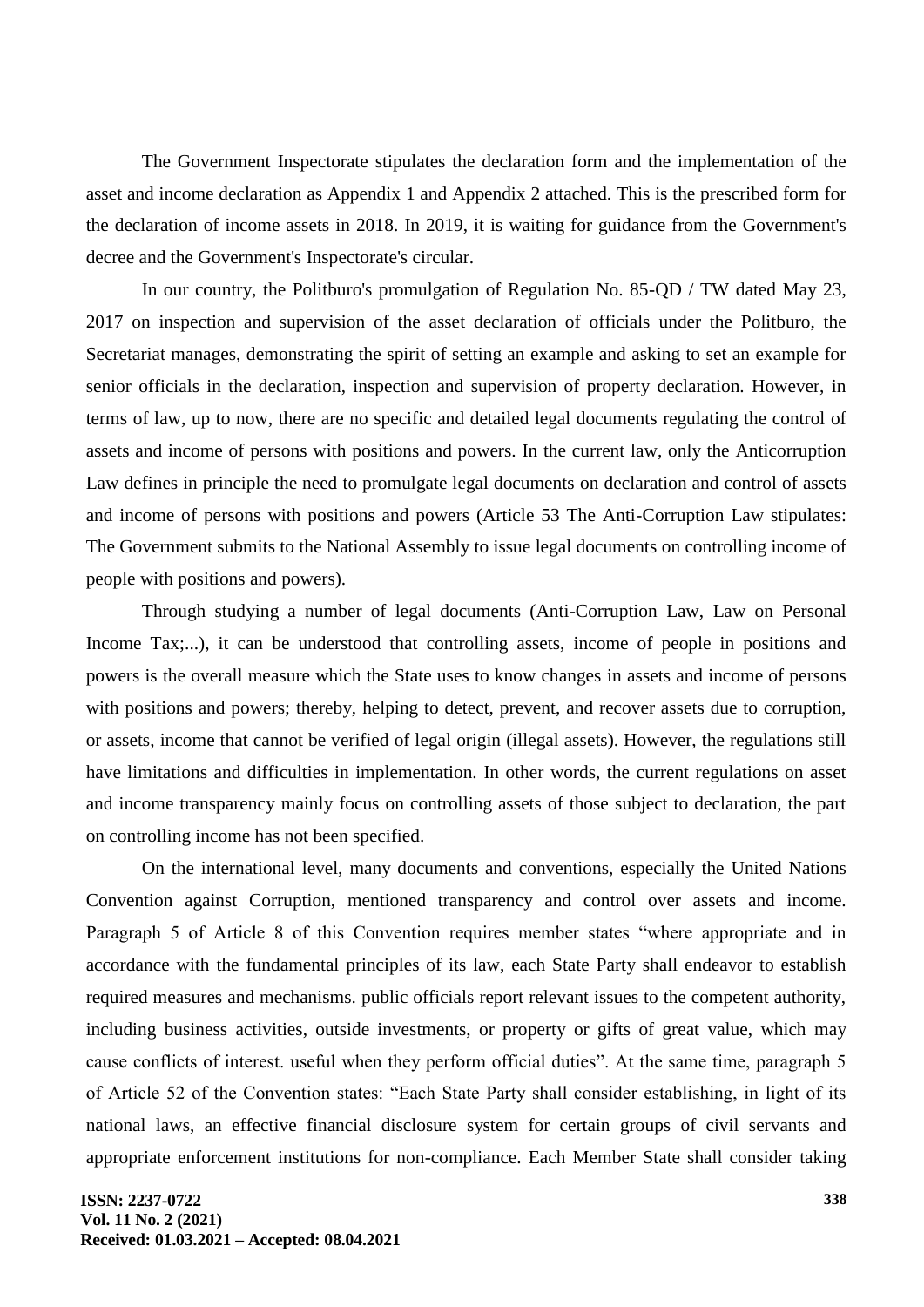necessary measures to allow the competent authorities to share this information with the competent authorities of other Member States when necessary to investigate. and recovery of any property obtained from committing crimes specified in this Convention".

World experience has also shown at least four factors for successful asset and income declaration. First, it is necessary to delineate the officials that are required to declare, focus on the most corrupt sectors and groups to facilitate management. Second, it is necessary to thoroughly verify the declarations to define the motivational frameworks of the organizations and officials and to maintain the credibility of the system. Third, when the verification is completed, the effectiveness depends a lot on the ability to sanction officials who do not declare, declare dishonestly and punish if the assets do not correspond to income. Fourth, the fact that people have access to property declaration documents also helps to significantly reduce corruption. The application of international experience in declaring income assets in Vietnam has profound implications in the current integration context.

#### **4.2. Theoretical Issues about Asset-income Declaration Auditing Concept**

With the above meaning of asset-income declaration, the audit of income asset declaration must be the subject of the Law on State Audit.

According to the provisions of the 2005 State Audit Law, the audit purpose contributes to thrift practice, anti-corruption, loss, waste, and detection and prevention of law violations (Article 3). Audit reports of the Law on State Audit are one of the bases for the People's Court, the People's Procuracy and investigation agencies to use in the process of handling violations of economic and financial laws (Article 9). The Law on State Audit is responsible for transferring documents to investigating agencies and other State agencies that have the authority to inspect and handle cases with signs of law violations of organizations and individuals that have been discovered through. auditing activities (Article 15).

Law on State Audit 2015 effective from 01/01/2016, the Law on State Audit has the function of evaluating, confirming, concluding and recommending for the management and use of finance, public assets (Article 9); has the task of transferring dossiers to investigation agencies, the People's Procuracies and other competent State agencies for consideration and handling of cases with signs of criminals and law violations of agencies and groups. organizations and individuals discovered through auditing activities (Article 10); Investigation agencies, People's Procuracies are responsible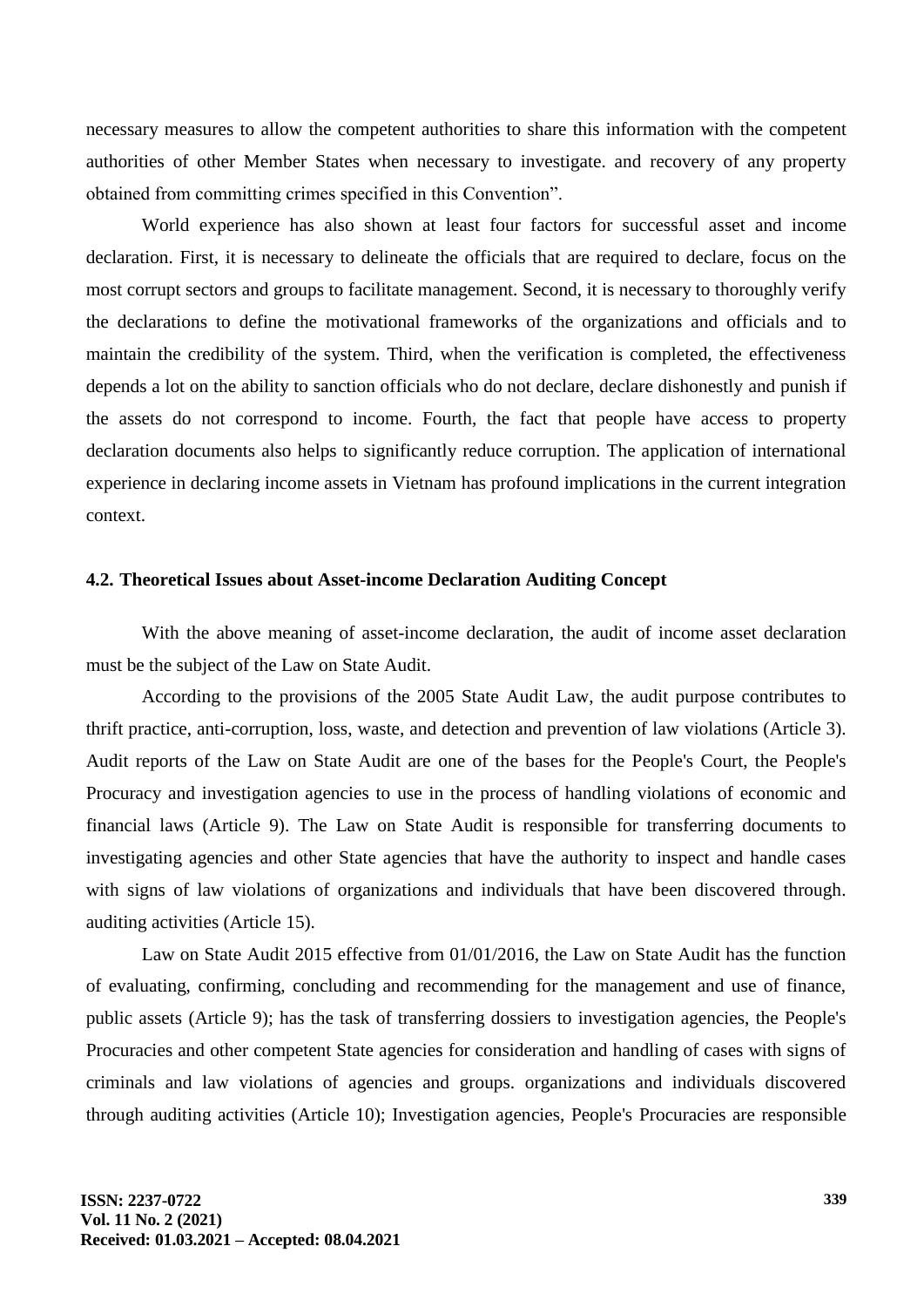for receiving and solving according to their competence cases with signs of crimes discovered and proposed by the Law on State Audit(Article 65).

According to the Law on Anticorruption 2005, within the scope, duties, powers, the Law on State Audit is responsible for organizing the audit in order to prevent, detect and coordinate the handling of corrupt acts; In case of detecting acts of corruption, the dossier shall be transferred to the investigating agency, the People's Procuracy and other competent State agencies for handling (Article 77).

Audit of asset declaration for civil servants and public employees is an activity of the Law on State Audit's inspection and assessment on the declaration of assets and income of officials and employees in the term of office. through checking and evaluating the truthfulness, legality and efficiency of their asset and income declaration.

The Law on State Audit is only a coordinating agency, not an agency in charge of declaring assets and income of cadres and civil servants, especially central-level officials. The Government Inspectorate is the unit that takes the lead and takes the lead in controlling assets and incomes of officials, including declaration of assets and income.

#### **4.3. Property-income Audit Feature**

Firstly, this is a mixed audit, mainly compliance audit combined with operational audit for economic activities and public financial management, public assets associated with management responsibility. management of leading officials. That is not organized as a separate audit but integrated into the economic responsibility audit of the manager;

Second, this is a particularly complex type of audit, which should be done by experienced auditors; SAV only coordinates many agencies to implement; It has "very high political sensitivity", so it is absolutely necessary to keep confidential information in the course of performing tasks (in many cases, it is required to do so at the request of the authorities because it directly affects the results, objectives of the audit).

Third, the audit of income assets declaration for central management officials has the main scope related to anti-corruption.

Fourth, the SAV controls the asset - income declaration within the SAV, while for other agencies is done in a coordinated capacity. Therefore, the SAV only has the function of informing and transferring records to other agencies.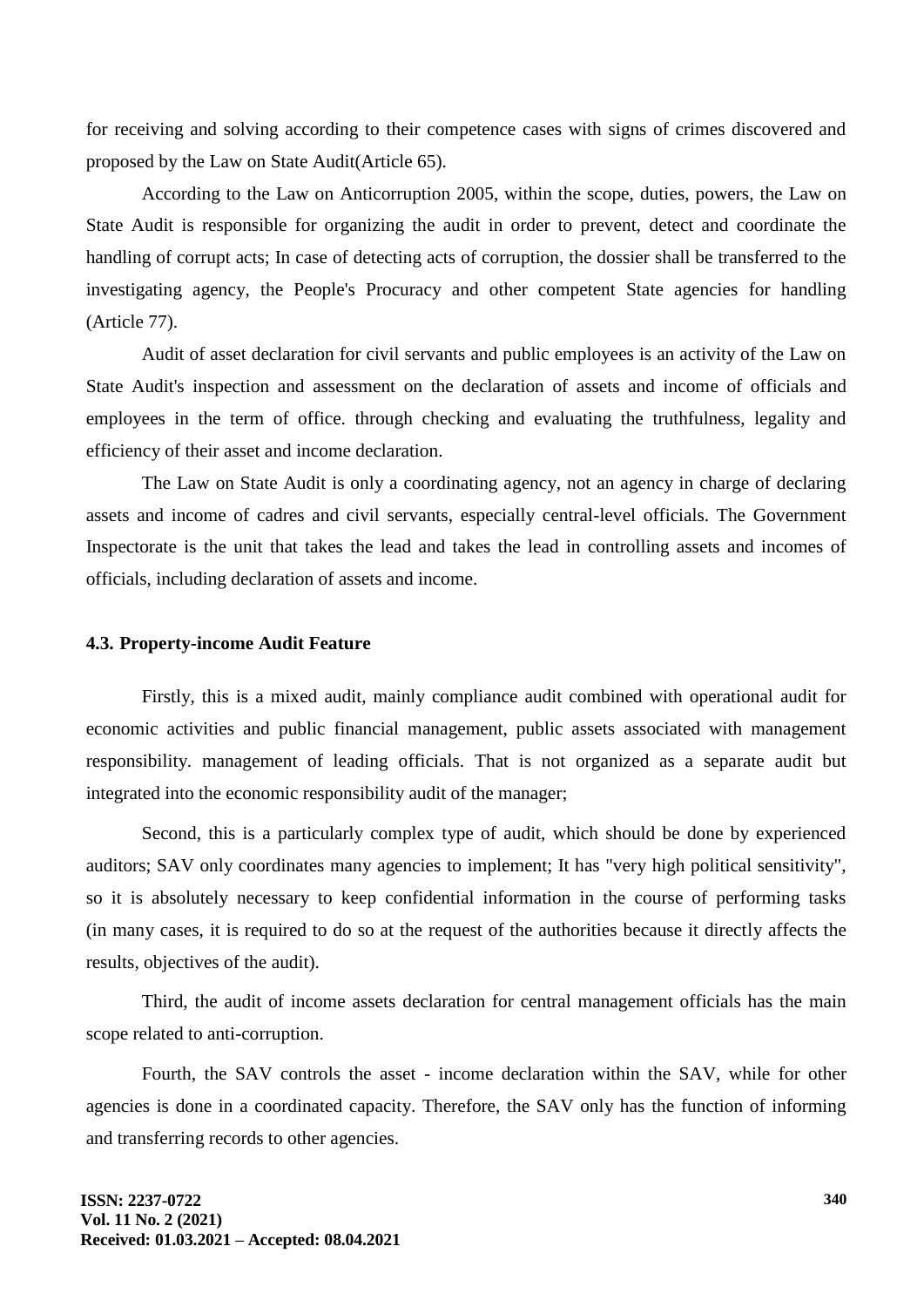Fifth, the purpose of an income asset declaration audit is to provide an opinion on the fairness of an employee's income asset declaration in accordance with the Anti-Corruption Law, but is done through through consideration and examination to evaluate, attribute economic responsibility to management leaders. Therefore, this type of audit is seen as a special form for the authorities to have a basis to evaluate management staff.

## **4.4. Audit Object, Objectives and Content of the Asset - Income Declaration Performed by the State Audit Law**

Auditor: Income-asset declaration of central-level officials (including: Leadership managers at Party agencies, central governments and mass organizations and at local levels (collectively referred to as leaders of state agencies); leading managers in SOEs or state-dominated enterprises). Depending on the requirements, conditions and capacity of the SAV, countries can audit all of the above subjects or conduct a pilot audit of some specific subjects for replication when conditions permit.

The objective of the asset-income declaration audit for central management officials: is to comprehensively assess the capabilities, qualities and abilities of managers to prevent embezzlement, corruption and waste cause loss of State assets, contributing to boosting the efficiency of current public organizations.

Content: (1) for the leaders of state administrative agencies, the audit content includes public financial management, public property, asset - income declaration; (2) for SOE leaders, the audit contents include: Honesty, legality of assets, capital sources; business results;

The preservation and increase in state equity in the enterprise; results of capital contribution in joint ventures and associates; the performance of the enterprise's obligations to the state budget; Compliance with laws, policies, regimes for economic management, finance, accounting, asset-income declaration ... in the enterprise. Specifically: auditing the management staff's asset statement according to regulations by comparing and requesting an explanation of the difference or increase in bonuses for the assets of management leaders or property of spouses, children of managers with annual income and asset statements…. Contents of inspection and verification for income asset declaration include:

- Fidelity, completeness and clarity of the declaration.
- Honesty in explaining the origin of the additional assets and income.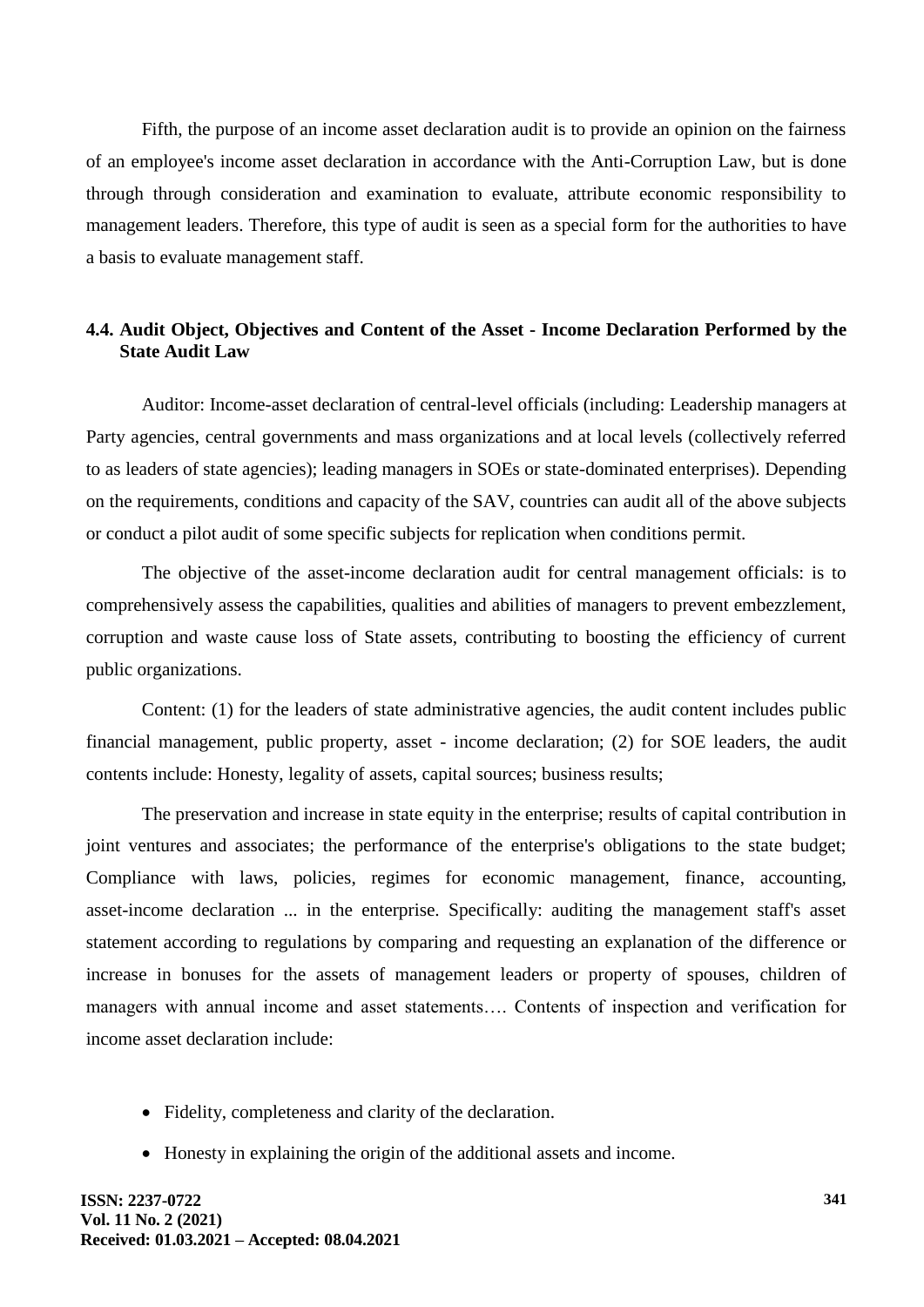## **4.5. Characteristics of the Subject, Object and the Time of Audit of the Asset-income Declaration**

Regarding the subject of auditing, the State Auditor (Auditor) is the subject of auditing the income asset declaration within the SAV.

Regarding the auditing object, the object of the audit the asset declaration is the cadres, civil servants and employees of the organizations subject to income asset declaration. Article 34 of the Anti-Corruption Law specifies that the persons obliged to declare assets and income include:

- 1. Officials and civil servants.
- 2. People's Public Security Bureau; officers of the People's Army, professional servicemen.
- 3. Persons holding positions of deputy head of the division and equivalent or higher working in public non-business units, state enterprises, or persons appointed to act as representatives of state capital in enterprises.
- 4. Candidates for National Assembly deputies or People's Council candidates.

About the time of the audit for the asset declaration of the leaders of the agencies should be done when the leading staff ends their working term or before the transfer, assignment, reappointment, or exemption resignation, dismissal, resignation or retirement. The most appropriate time is to do so before the appointment of a manager preparing to take on a higher, more important management position or before the organization considers whether to reapply for an additional term. those leaders, managers. Because misplacing a leader can damage an entire system; The existence of the system or not depends greatly on the head.

The time for an audit of the state-owned enterprise (SOE) leaders' assets to be audited is before the enterprise leaders finish their term of office or move to another position, are dismissed or resigned, Retiring or at the same time with enterprises changing their organizational structure, merging, selling, leasing, equitization ... must conduct an audit in accordance with the current regulations of the State.

In addition, it is possible to audit the asset declarations of the two types of officials mentioned above when there is an unexpected request from the staff management agency and authorities (For example, when there are signs of violation by complaint, denunciation or other request for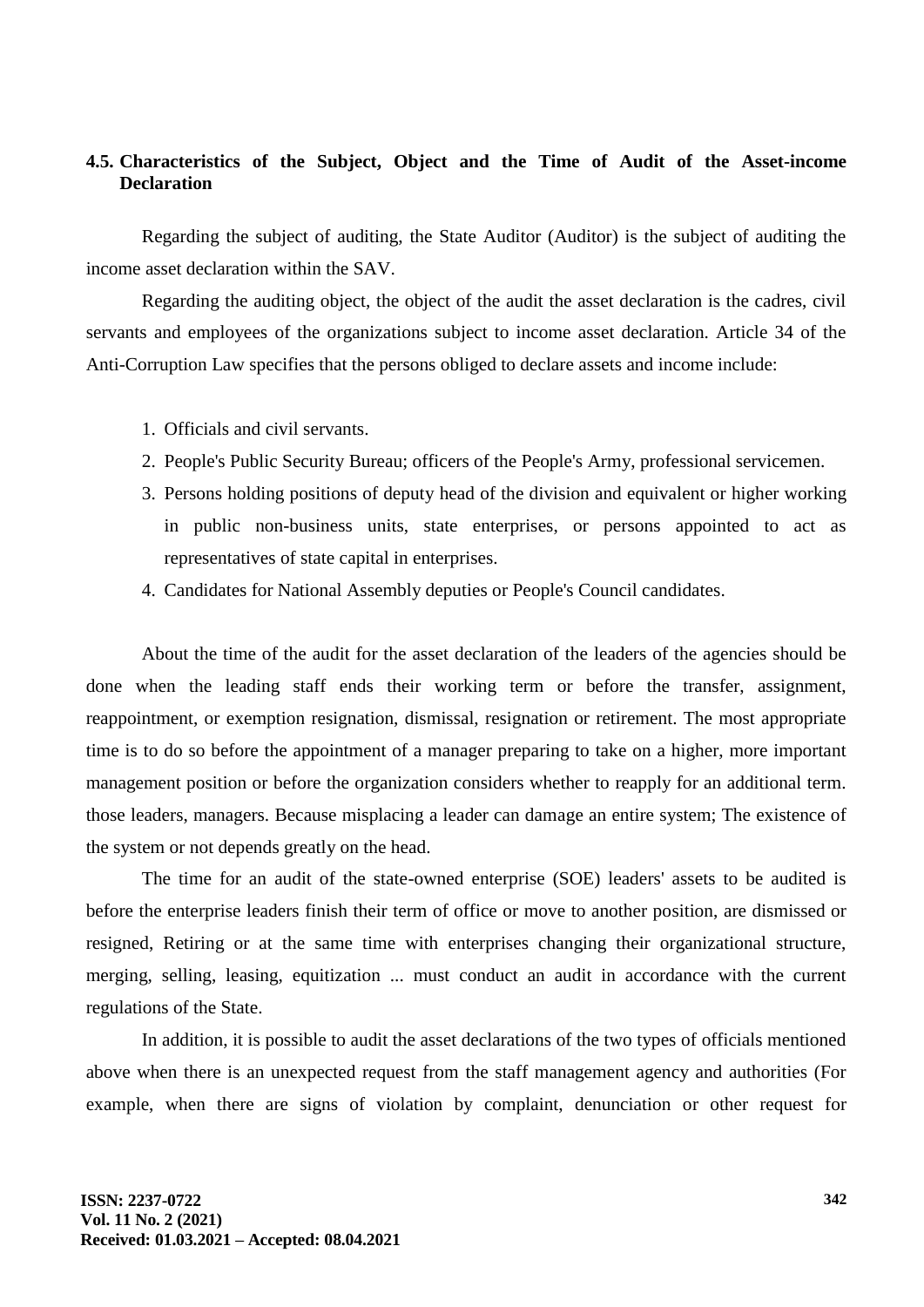verification). However, these cases should be assigned to the state inspection agency to implement and depend on the mechanisms and laws of each country.

## **4.6. Asset - Income Declaration Audit Process**

Auditing of the asset - income declaration performed by the SAV is that the state auditor conducts inspection, verification and gives opinions on the truthfulness of the process of declaration and the income asset declaration of the officer. that set. Audit process is the audit process of each specific audit, that order has been arranged in an order consistent with the objective developments of the audit, in accordance with the regulations. law and real situation. The process of auditing the income asset declaration of central management staff is described as follows:



As mentioned above, the main purpose of this article is to develop theories on asset-income declaration audits performed by the SAV. In practice, there may not be a separate audit of income asset declarations. However, if an audit can occur, it is essential to follow the audit procedure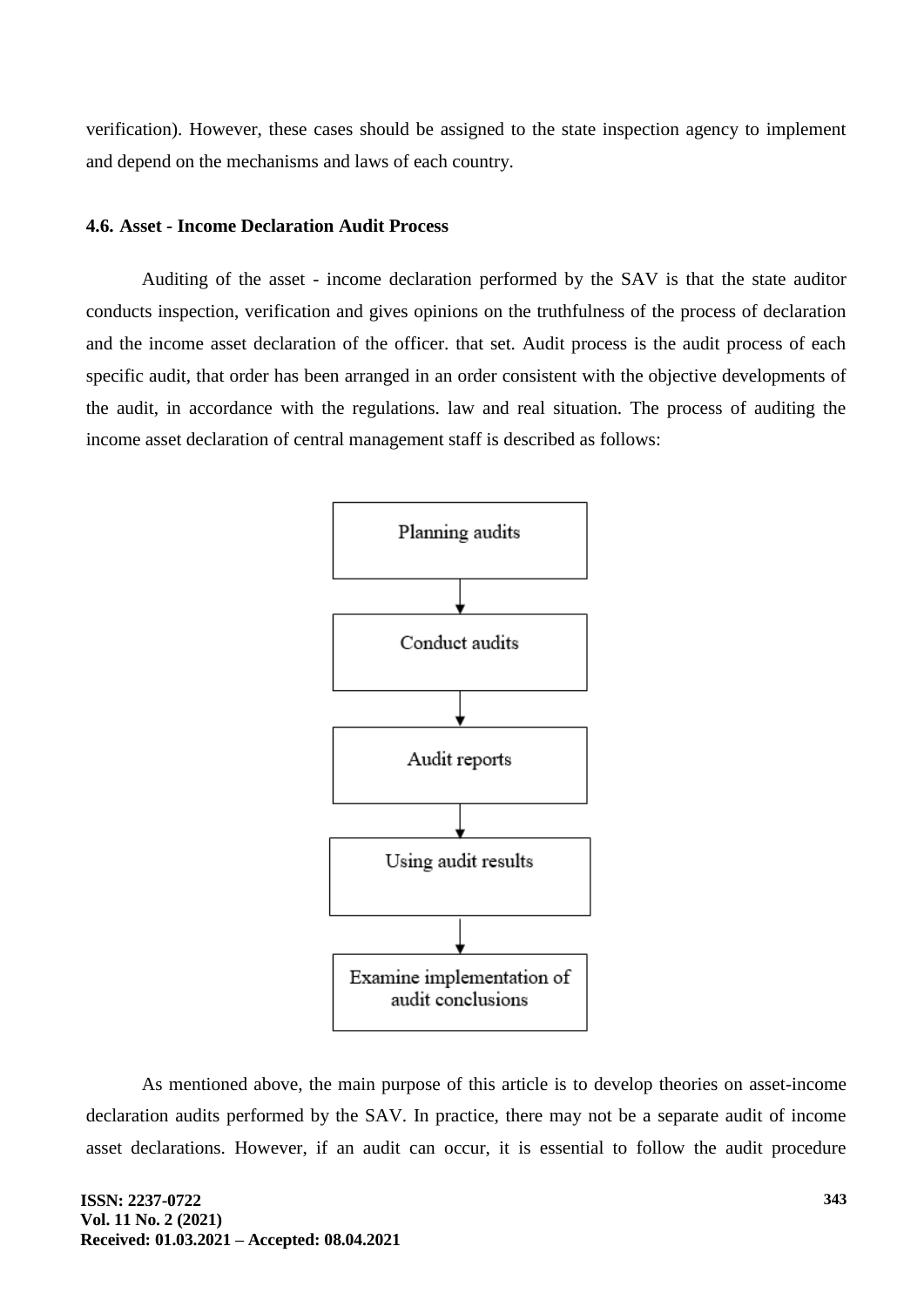outlined above. At the same time, the SAV must conduct inspection and verification to find appropriate and complete evidence to prove that the declaration of income assets of an employee is honest and transparent.

At the audit planning step:

\*According to Article 41 of the Anti-Corruption Law 2018, the Asset-Income Control Agency (including the SAV) verifies assets and income when there is one of the following bases:

- a) There is a clear sign of untruthful declaration of assets and income.
- b) There is an increase in assets or income from 300,000,000 VND or more compared to assets or income declared in the previous time but the obligor makes unreasonable explanation about the origin.
- c) There is a denunciation of untruthful declaration of assets and income and the eligibility for acceptance in accordance with the Law on Denunciation.
- d) In the case of verification according to the annual asset and income verification plan, for the randomly selected person with the obligation to declare.
- e) There is a request or recommendation of a competent agency, organization, unit or individual.

The Government shall detail criteria for selection of verified declarants and the elaboration and approval of the annual asset and income verification plan of the Asset and Income Control Authority.

\*After having grounds for verification or when deeming that more information is needed to serve the work of cadres, the following agencies, organizations and individuals have the right to request or propose to the property control agency, Income (including SAV) asset and income verification decisions:

- a) The Standing Committee of the National Assembly requests verification of the person expected to be elected, approved or appointed by the National Assembly, the Standing Committee of the National Assembly, the person expected to be appointed Deputy State Auditor General.
- b) The President requests verification of the person expected to be appointed Deputy Prime Minister, Ministers, Heads of ministerial agencies, Deputy Chief Justices of the People's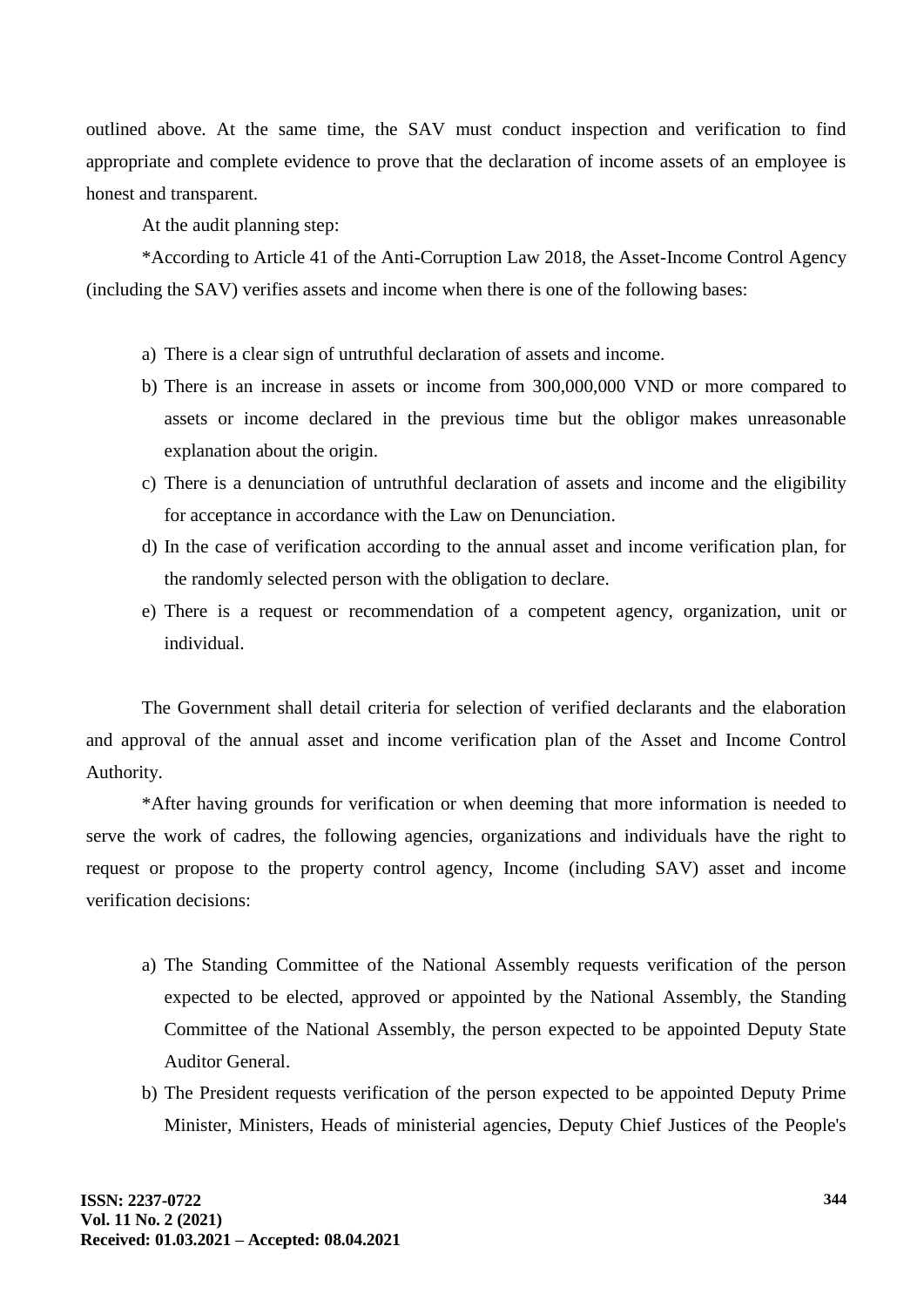Supreme Court, Judges of the Supreme People's Court, Deputy Head of the Supreme People's Procuracy, Procurator of the Supreme People's Procuracy.

- c) The Prime Minister requests verification of the person expected to be appointed Deputy Ministers and equivalent positions under the Ministries, Ministerial-level agencies, the heads and deputies of the Government-attached agencies, persons expected to be elected or proposed for approval of the positions of President and Vice President of the People's Committee of the province.
- d) The Chief Justices of the People's Supreme Court request verification of the person expected to be appointed Chief Justices, Deputy Chief Justices of the People's Court at all levels, the Head of the Supreme People's Procuracy requests verification for the person expected to be appointed heads and deputy heads of the People's Procuracies at all levels.
- e) The Standing Committee of the People's Council requests verification of the person expected to be elected or approved by the People's Council or the Standing Committee of the People's Council.
- f) Presidents of the People's Committees of provinces and Presidents of the People's Committees of districts request verification of the person expected to be elected or request the approval of the position of President or Vice President of the People's Committee at the lower level. Continued.
- g) National Election Council, Election Commission or Vietnam Fatherland Front Committee requests verification of National Assembly candidates or People's Council candidates;
- h) Standing agencies of political organizations, socio-political organizations request verification of persons expected to be elected at congresses of political organizations, socio-political organizations.
- i) The head of an agency, organization, unit or person with authority to manage officials, for the person who is obliged to declare verification requests or recommendations for the person with the obligation to declare under its management. for their direct use.

Inspection agencies, SAV, investigation authorities, People's Procuracies, People's Courts and other competent agencies and organizations have the right to request asset and income control agencies to verify assets, income if, during the course of examination, inspection, audit, investigation, prosecution, adjudication, judgment enforcement, it is deemed necessary to clarify assets and income related to the law violation.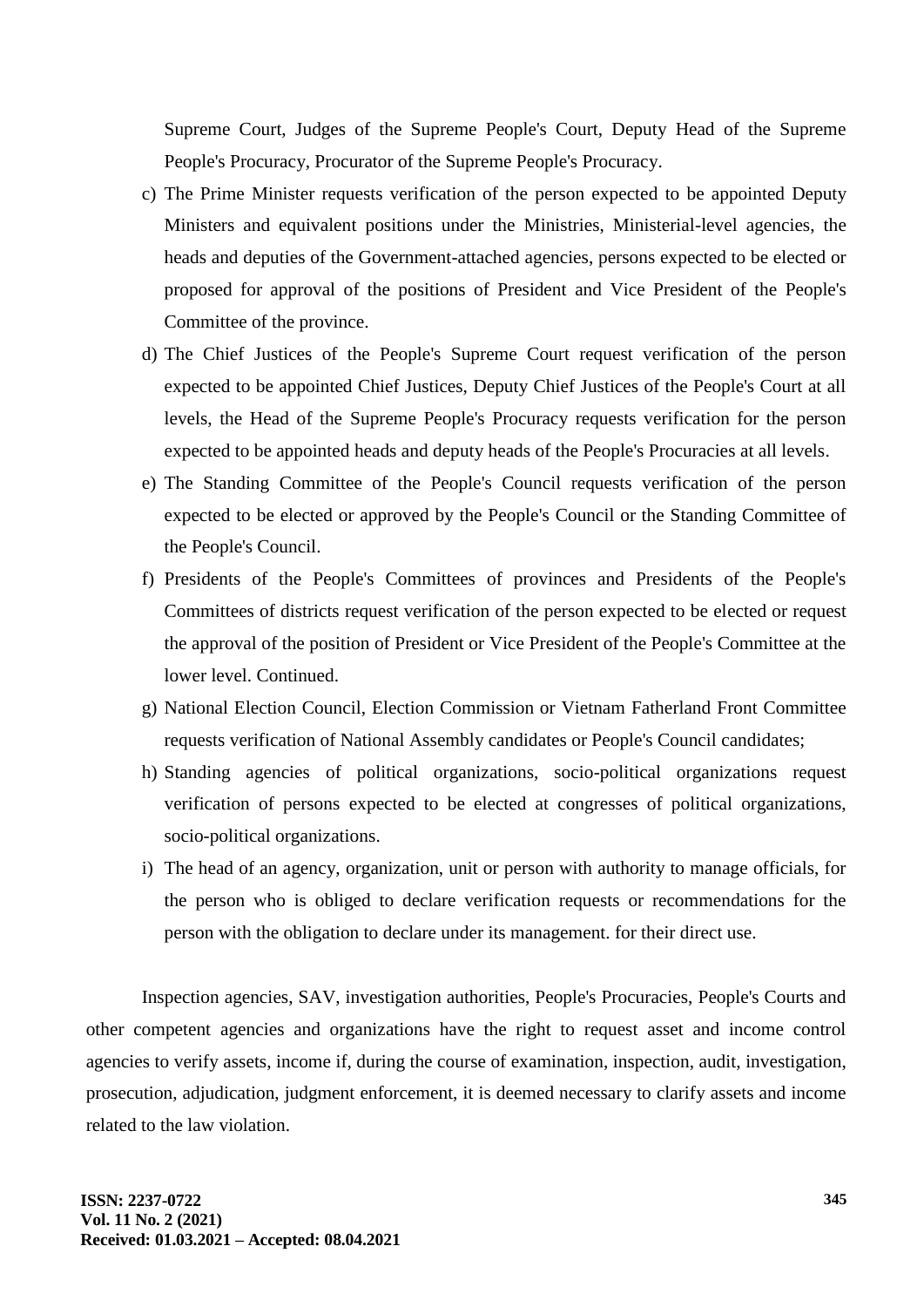\*According to current regulations, the head of the Asset and Income Control Agency shall issue a decision on asset and income verification within 05 to 15 working days from the date of the verification basis. For the SAV decision-making authority is the General Auditor. A decision on asset and income verification includes the following contents:

- a) Bases for issuing the verification decision.
- b) Full name, title and working place of the person whose assets and income are verified.
- c) Full name, title and working place of the group leader and members of the asset and income verification team.
- d) Content of verification.
- e) Verification period.
- f) Tasks and powers of the Team leader and members of the asset and income verification team.
- g) Collaboration of agencies, organizations, units and individuals (if any).

The decision on asset and income verification must be sent to the Team leader and members of the Asset and Income Verification Team, the verified person and relevant agencies, organizations, units and individuals within 03 working days from the date of the verification decision.

\*The income and asset verification team includes the Team Leader and members. For the SAV, this is called the Auditing Team. In case the verification content contains complicated details and involves many agencies, organizations or units, the head of the asset and income control agency may request such agency, organization or unit to have related people to join the asset and income verification team.

Failure to arrange for a participant in the Income and Asset Verification Team to be the spouse, father, mother, child, sibling of the verified person or another person with grounds to believe that such person may not impartial, objective in verifying assets and income.

The leader of the asset and income verification team has the following duties and powers:

a) Request the verified to explain the truthfulness, completeness and clarity of the declaration, the origin of the property, the increase in income compared with the previous declared assets or income.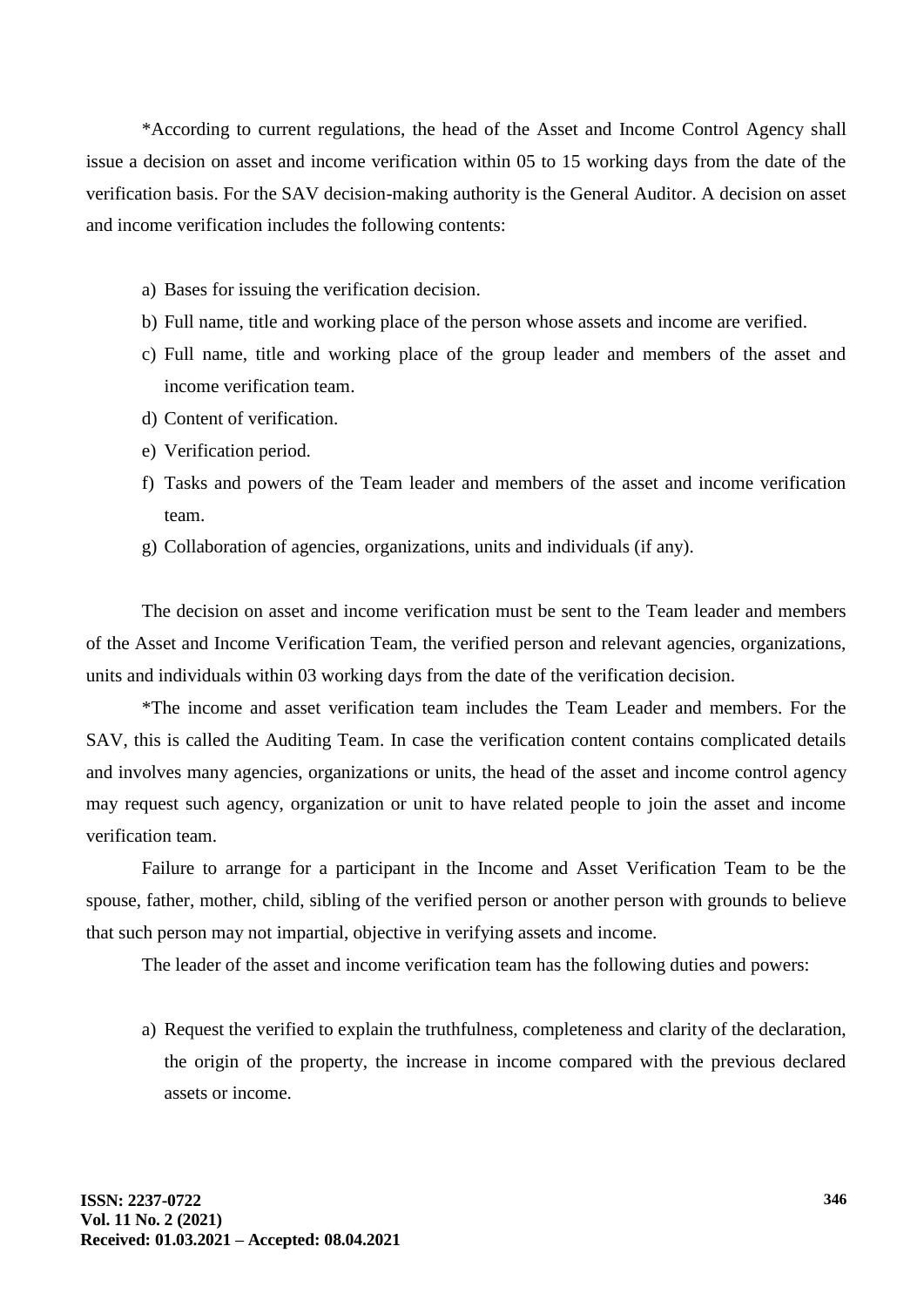- b) To request agencies, organizations, units and individuals to provide information and documents related to the verification contents according to the provisions of Clause 3, Article 31 of the Law on Anticorruption 2018.
- c) To propose competent agencies, organizations or units or agencies, organizations, units or individuals managing assets and incomes to take necessary measures according to law provisions to stop the dispersal, destruction, displacement of assets or income or other acts obstructing asset and income verification activities.
- d) To request competent agencies, organizations and individuals to conduct valuation, price appraisal, and assess assets and income for verification.
- e) Report in writing the result of asset and income verification to the verification decision issuer and take responsibility before law and the person who makes the verification decision for the contents of the report.
- f) Keep confidential information and documents collected during the verification process.

Members of the asset and income verification team (audit team members) have the following duties and powers:

- g) Collect information, documents, verify on-site assets and income and perform other tasks as assigned by the Team Leader.
- h) Propose the Team Leader to apply necessary prescribed measures to ensure the performance of assigned tasks.
- i) Report the results of performing the assigned tasks to the Team Leader and take responsibility before the law and the Team leader for the contents of the report.
- j) Keep confidential information and documents collected during the verification process.

At the step of performing the audit:

- Ask the verified person to explain their assets and income.
- Conduct asset and income verification by appropriate methods.
- Rights and obligations of property and income verified person: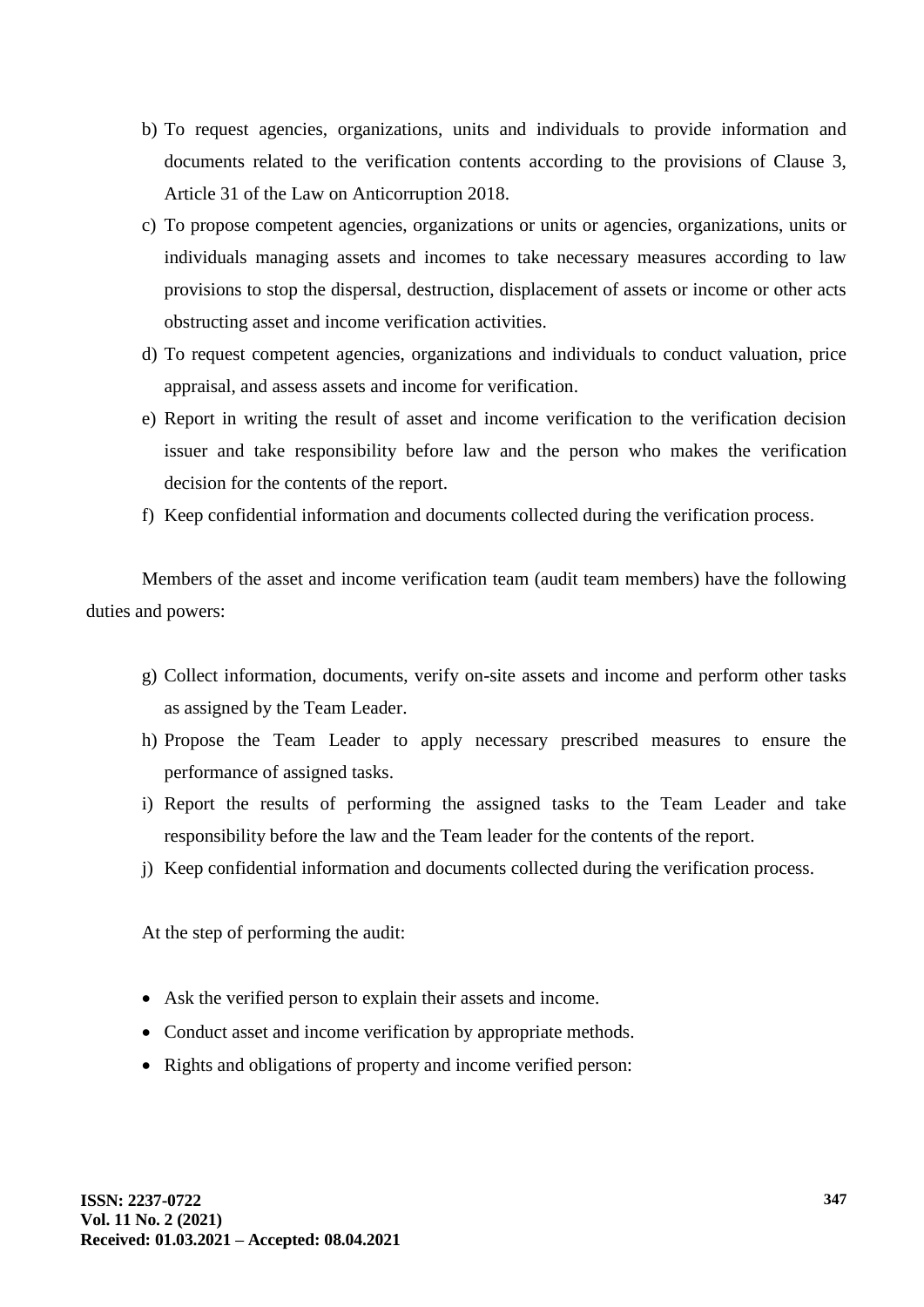- Explanation on the truthfulness, completeness and clarity of the declaration, the origin of the additional assets and income.
- Provide information related to the verification content at the request of the Asset and Income Verification Team and take responsibility for the accuracy of the provided information.
- To fully and promptly comply with requests of the asset and income verification team, competent agencies, organizations and individuals in the asset and income verification process.
- To execute handling decisions of competent agencies, organizations or individuals on asset and income control.
- Complain about competent agencies, organizations or individuals' decisions and acts in verifying assets and income when there are grounds to believe that such decisions or acts are illegal, infringe on their rights and interests legal benefits.
- Report violations of the law by competent agencies, organizations and individuals in verification of assets and income.
- To have their honor restored, their infringed legitimate rights and interests restored, and compensated for damage caused by the property verifier's violations of the law according to the provisions of the law.

At the step of reporting audit results:

State Audit Law reports on audit results of asset-income declaration for officials managed by the State Audit Law. For other entities, as a coordinator, the State Audit Law considers the following:

- Within 45 days from the date of the verification decision, the Head of the Income and Asset Verification Team must report in writing the results of asset and income verification to the verification decision maker; In complicated cases, the time limit may be extended but must not exceed 90 days.
- A report on the results of asset and income verification includes the following contents:
	- a) Content to be verified, verification activities have been conducted and verification results.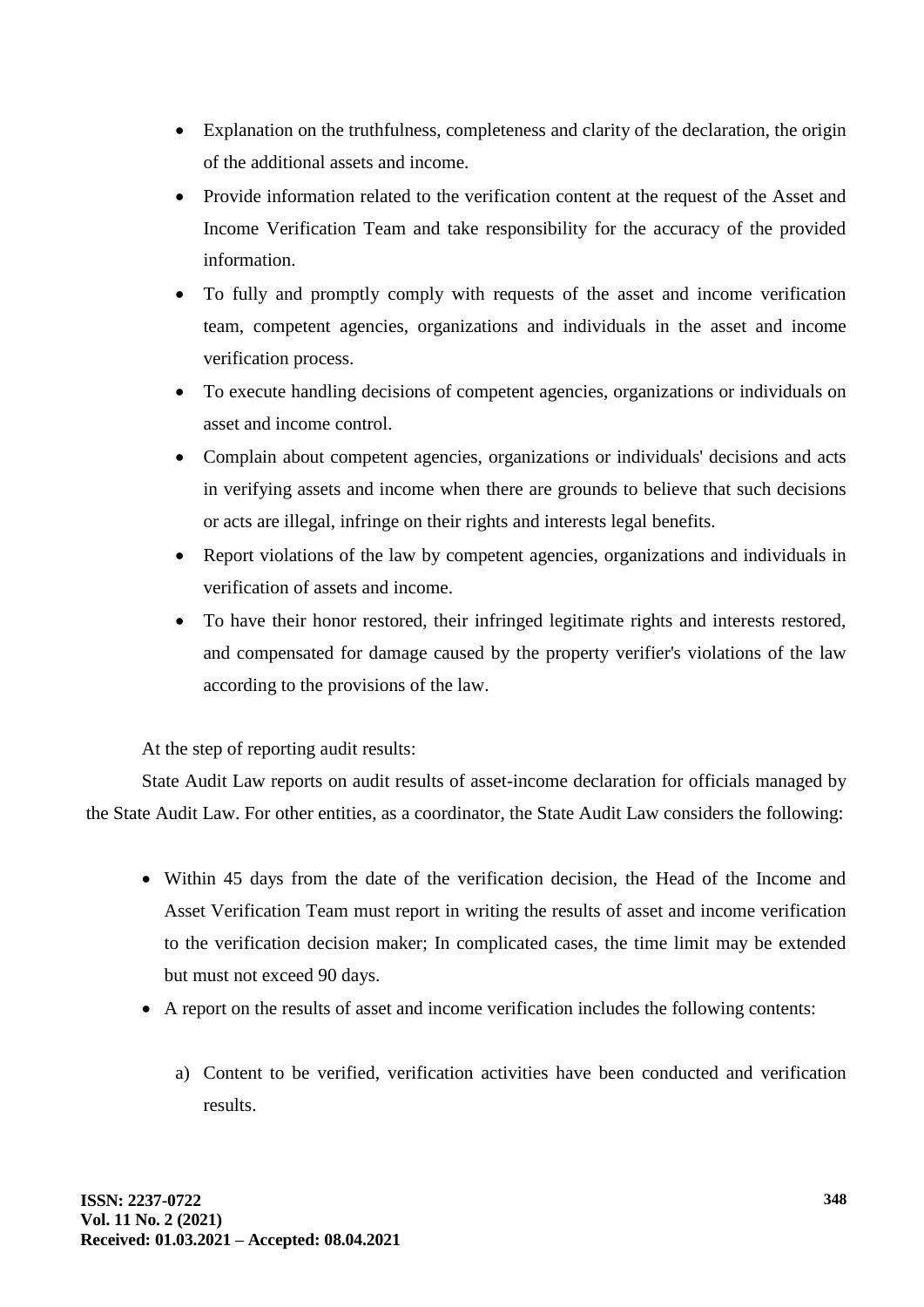- b) Evaluation of the truthfulness, completeness and clarity of the declaration; honesty in explaining the origin of additional assets and income.
- c) To propose handling of violations of the law on control of assets and income.
- Within 10 days after receiving the asset and income verification result report, the verification decision issuer must issue a conclusion of asset and income verification; In complicated cases, the time limit may be extended but not more than 20 days.
- Income and asset verification conclusions include the following contents:
	- a) The truthfulness, completeness and clarity of asset and income declaration.
	- b) Honesty in explaining the origin of the additional assets and income.
	- c) To propose competent persons to handle violations of the law on control of assets and income.
- The issuer (State auditor) Conclusion of asset and income verification must be responsible for the objectivity and truthfulness of the verification conclusion.
- Income and asset verification conclusions must be sent to the verified person and agencies, organizations, units and individuals requesting verification in accordance with the law.
- The verified person has the right to appeal Conclusion of asset and income verification in accordance with the law on complaints.

At the step of using audit results:

State Audit Law publicly concludes verification of assets and income for officials under the management of the State Audit Law. For other agencies before transferring verification documents to the authorities, the State Audit Law considers the following issues:

- Within 05 working days from the date of issuance of the verification conclusion of assets and income, the asset and income verification decision maker is responsible for publicizing the verification conclusion.
- The publicity of assets and income verification conclusions are done like the declaration of the declaration.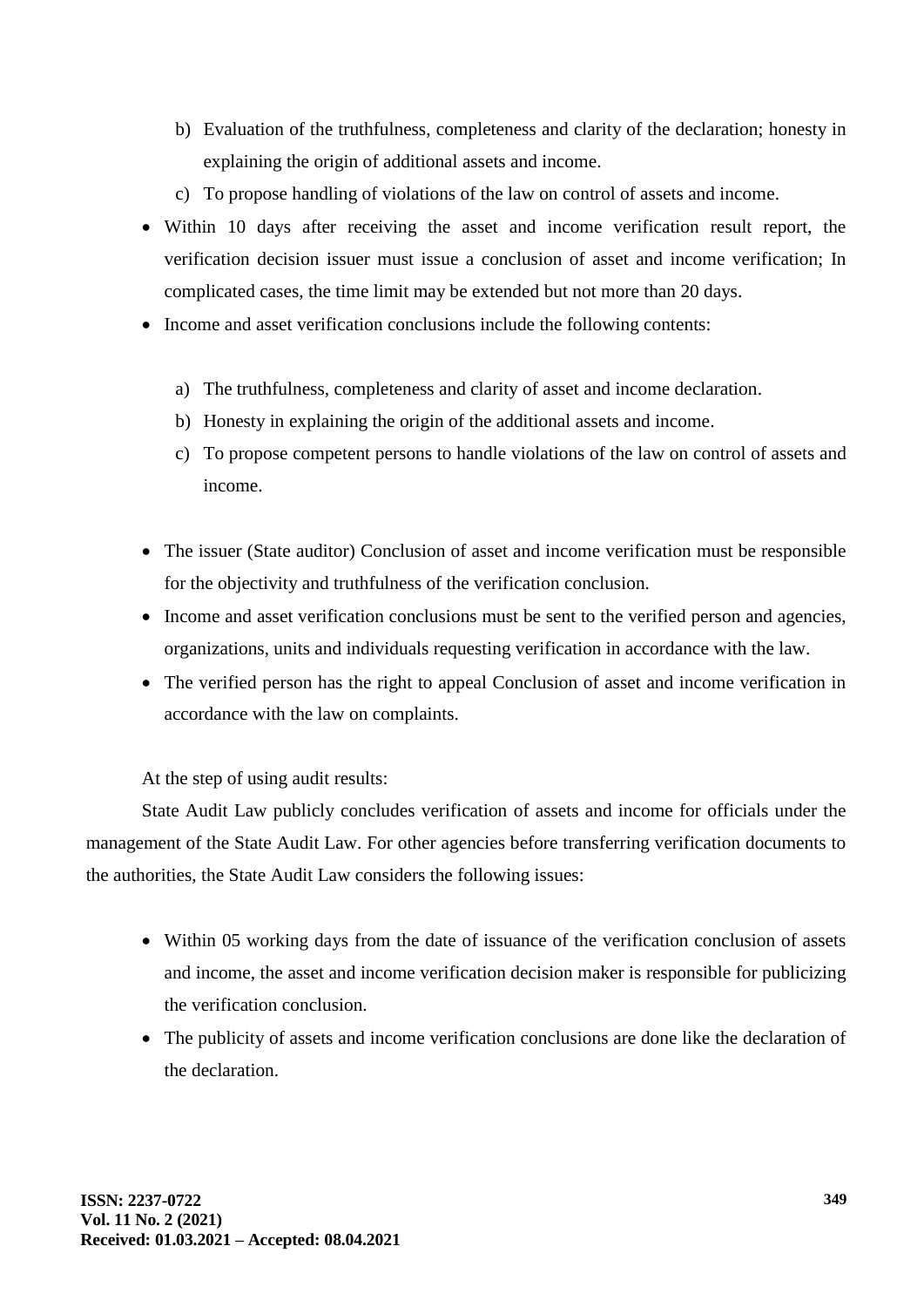At the step of checking the implementation of audit conclusions, the State Audit Law only checks for the audit the declaration of assets of officials under the management of the State Audit Law and other agencies when required according to the provisions of law. the law.

#### **5. Discussion**

#### **Why Must Declare Assets - Income?**

Requiring public officials, public servants and people elected to state agencies to declare assets and income is considered an effective mechanism to promote social justice, especially to prevent corruption. big corruption. In particular, the declaration of assets and income aims to achieve three goals: First, prevent conflicts of interest by clarifying when officials have a personal interest in making decisions. Second, prevent bribes or illegal revenues by forcing officials to account for suspicious increases in assets. The third goal also related to this issue is that declaration forms the basis for investigating and prosecuting criminals in corruption cases.

### **6. Conclusion**

Asset-income declaration is an effective tool to build a socialist rule of law state, and urge the leadership to operate according to the rule of law. Whether or not the leaders of the leadership seriously comply with the laws of the State or not, strictly obey the policies of the Party and State or not, make decisions and handle matters according to the legal or not... directly reflects the capacity and qualifications of management according to the law of the leaders, partly reflected in the honest asset-income declaration. This also relates to the strategy of building a socialist rule of law state and state management by law. The importance of the state management by law is strictly obeying, managing according to the law, working by law - the most important stage of socialist legislation. Implementing the asset-income declaration monitoring regime for leaders has a practical effect on promoting leaders' self-awareness to increase legal awareness and legal awareness, learn and apply successful legal methods to lead economic work, social management, standardize their own administrative behavior, guide leaders to manage and use powers properly.

#### **7. Acknowledgement**

Thank you editors, friends and Mr Dinh Tran Ngoc Huy (dtnhuy2010@gmail.com) to support this publication.